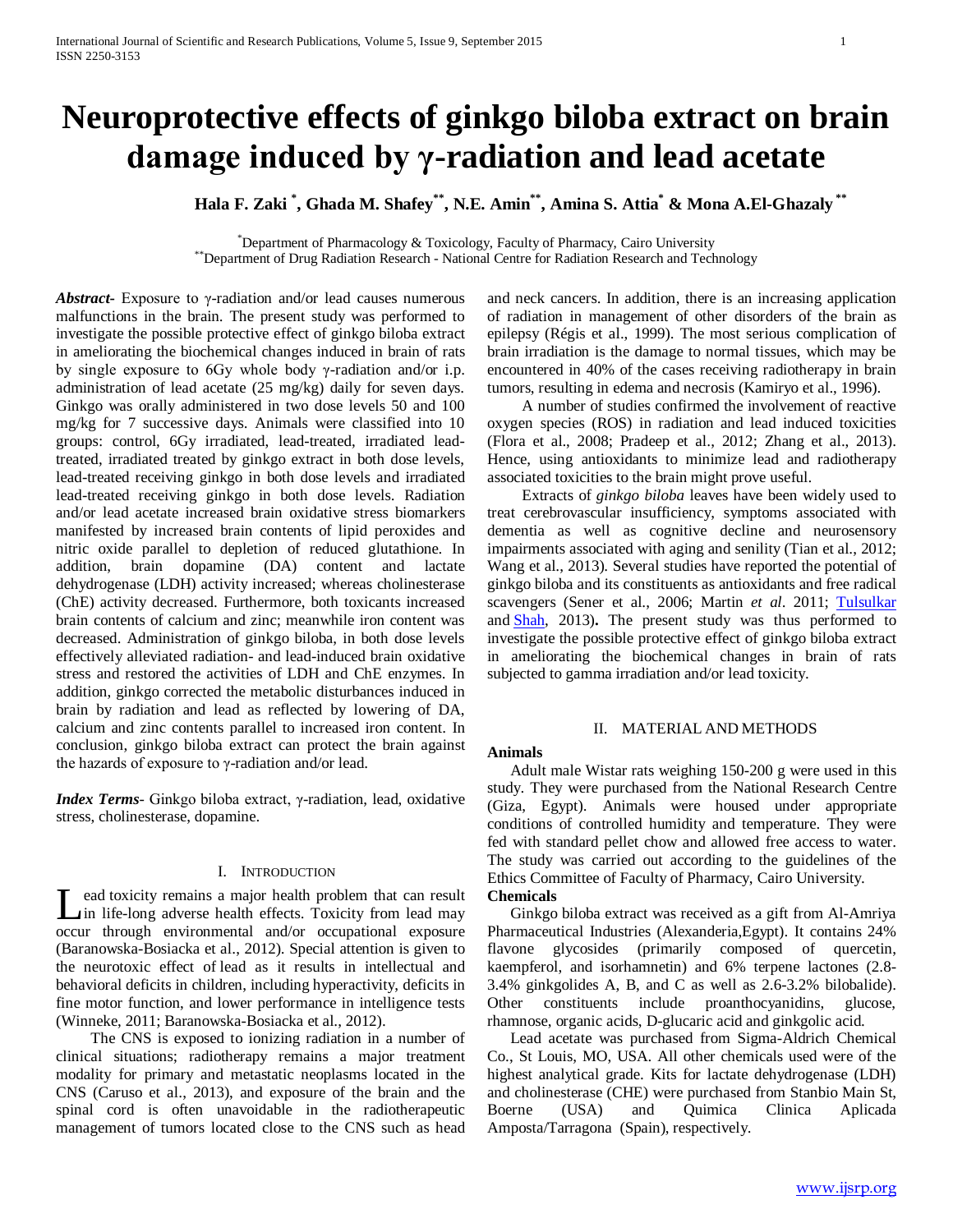#### **Experimental Design**

 Animals were classified into 10 groups. Group 1: received 1% tween 80 p.o. for seven successive days (control). Group 2: rats were subjected to 6Gy irradiation on day 7 (Sief El-Nasr et al., 1996). Group 3: rats received lead acetate (25 mg/kg/day; Daniel et al., 2004) i.p. for 7 successive days. Group 4: received lead acetate for 7 successive days and subjected to 6Gy irradiation on day 7. Groups 5 & 6: received ginkgo biloba extract (50 or 100 mg/kg; p.o.; Dias et al., 2013) and exposed to 6Gy irradiation on day 7. Groups 7 & 8: received lead acetate with ginkgo biloba extract 50 or 100 mg/kg for 7 successive days. Groups 9 & 10 received lead acetate with ginkgo biloba extract 50 or 100 mg/kg for 7 successive days and subjected to 6 Gy irradiation on day 7.

 At day 8 (24 h following exposure to irradiation), all rats were sacrificed by decapitation. Brains were rapidly isolated, homogenized in ice cold saline to prepare 20% w/v homogenate using Glass-Col1 homogeniser, Terre Haute Indiana, USA. The prepared homogenates were used for determination of brain contents of nitric oxide (NO), lipid peroxides, reduced glutathione (GSH), dopamine (DA), iron, calcium and zinc as well as brain activities of CHE and LDH.

#### **Exposure to gamma-irradiation**

 Whole body γ-irradiation of rats was performed at the National Centre for Radiation Research and Technology (Cairo, Egypt) using Gamma cell-40, Caesium-137 irradiation unit manufactured by the Atomic Energy of Canada Limited (AECL). Radiation dose levels were delivered at a rate of 0.46 Gy/min.

# **Determination of the chosen biochemical parameters**

Brain NO content was measured as total nitrate/nitrite  $(NO<sub>x</sub>)$ using Griess reagent according to the method described by Miranda et al.  $(2001)$  and expressed as  $\mu$ M/g wet tissue. Brain GSH content was determined using Ellman's reagent according to the method described by Beutler et al. (1963) and expressed as mg/g wet tissue. Brain lipid peroxides were determined as

thiobarbituric acid reactive substances (TBARS) using malondialdehyde (MDA) as a standard according to the method described by Mihara and Uchiyama (1978) and expressed as nmol/g wet tissue. Brain DA content was determined according to the method of Guo  $et$  al. (2009) and expressed as  $\mu$ g/g wet tissue.

 Brain CHE and LDH activities were determined using commercial reagent kits and expressed as U/g wet tissue. Brain calcium, iron and zinc contents were determined using the atomic absorption technique (Subramania 1995), using SOLAR System, Unicam 939 atomic absorption spectrophotometer (UK) equipped with deuterium background corrections and expressed as µg/g wet tissue.

## **Statistical analysis**

Data were expressed as means  $\pm$  S.E. Comparisons between means of different groups were carried out using one way analysis of variance (ANOVA) followed by Tukey Kramer multiple comparisons test. A probability level of less than 0.05 was accepted as being significant in all types of statistical tests. GraphPad Software InStat (version 2) was used to carry out these statistical tests.

### III. RESULTS

 Exposure to radiation, lead as well as their combination increased brain NO to 375.68%, 267.78% and 315.80%, respectively as compared with that of control rats (Fig. 1).Treatment with ginkgo biloba extract in a dose of 50 mg/kg decreased brain content of  $NO_x$  to 72.16%, 81.04% and 88.30% as compared with that of the corresponding irradiated, leadtreated and irradiated lead-treated rats, respectively (Fig. 1). Similarly treatment with ginkgo biloba extract (100 mg/kg) decreased brain content of  $NO<sub>x</sub>$  to 53.64 %, 55.38 % and 73.86% as compared with that of the corresponding irradiated, leadtreated and irradiated lead- treated rats, respectively (Fig. 1).



**Figure (1):** Effect of 7 days treatment with ginkgo biloba extract (50,100 mg/kg/day; G50, G100; p.o.) on brain content of total nitrate/nitrite  $(NO_x)$  in irradiated (Rad), lead-treated and irradiated lead-treated rats. Lead (25 mg/kg) was i.p. administered daily for seven successive days. Exposure to irradiation was done on day 7.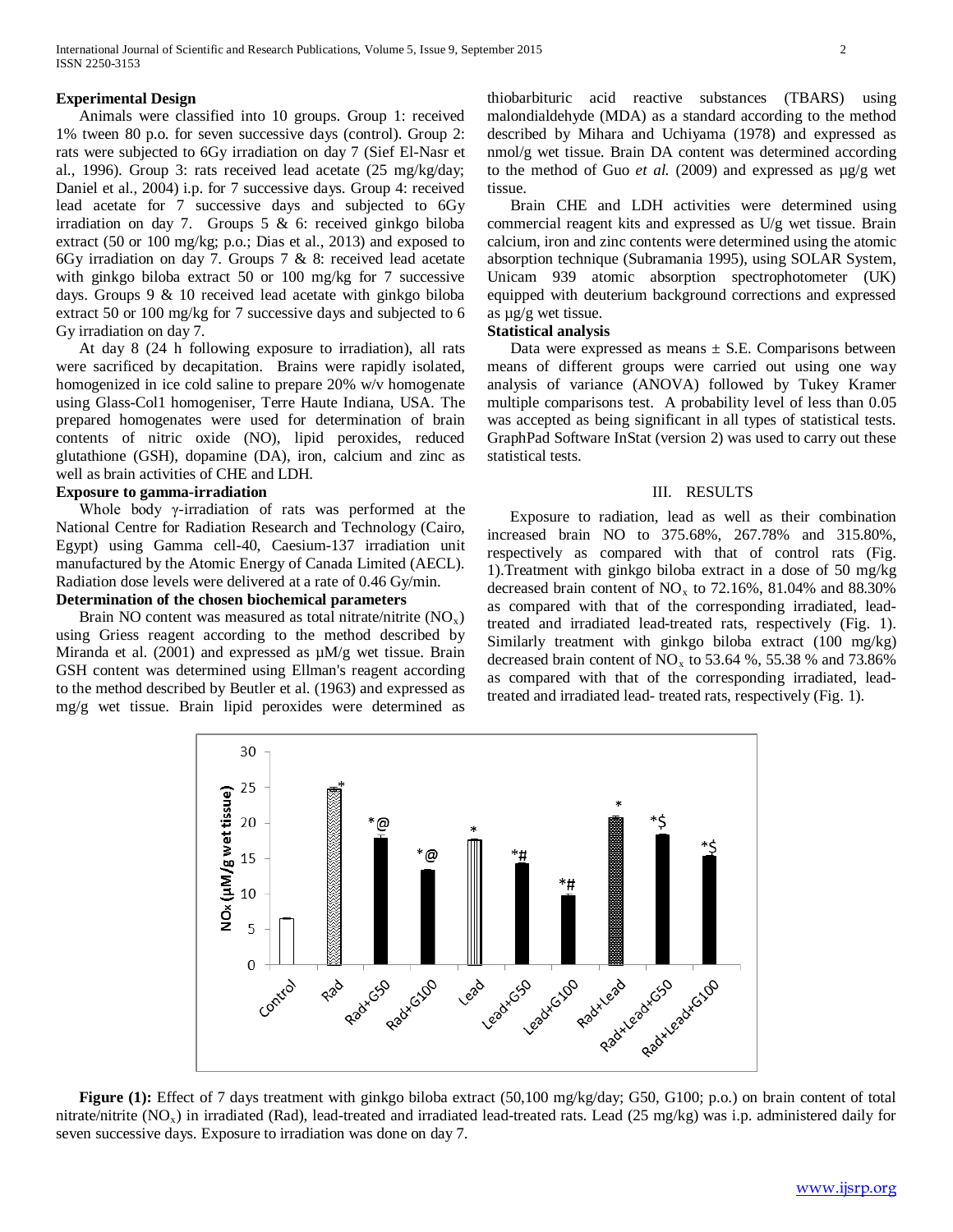Results are represented as mean  $\pm$  SE (n=8). Significantly different from control group at  $p<0.05$ . <sup>@</sup>Significantly different from irradiated group at  $p<0.05$ .  $*$ Significantly different from lead- treated group at  $p<0.05$ . <sup>\$</sup>Significantly different from irradiated lead- treated group at  $p<0.05$ .

 Exposure to radiation, lead or their combination decreased brain GSH content to 70.57%, 52.45% and 42.82%, respectively as compared with control rats (Fig. 2). Treatment with ginkgo biloba extract (100 mg/kg) resulted in a significant increase in brain GSH content to 97.24 (137.5)%, 178.22% and 178.88% as compared with irradiated, lead-treated and irradiated lead-treated rats, respectively (Fig. 2).



Figure (2): Effect of 7 days treatment with ginkgo biloba extract (50,100 mg/kg/day; G50, G100; p.o.) on brain content of reduced glutathione (GSH) in irradiated (Rad), lead-treated and irradiated lead-treated rats. Lead (25 mg/kg) was i.p. administered daily for 7 successive days. Exposure to irradiation was done on day 7.

Results are represented as mean  $\pm$  SE (n=8).

Significantly different from control group at  $p<0.05$ .

 $^{\circ}$ Significantly different from irradiated group at *p*<0.05.

 $*$ Significantly different from lead- treated group at  $p<0.05$ .

<sup>\$</sup>Significantly different from irradiated lead- treated group at  $p<0.05$ .

 Brain lipid peroxides increased by exposure to radiation, lead or their combination to 195.47%, 248.85 % and 378.10%, respectively of the control value (Fig. 3). Treatment with ginkgo biloba extract (50 mg/kg) decreased brain content of MDA to 89.98%, 70.43% and 38.31% as compared with the corresponding irradiated, lead-treated and irradiated lead-treated values, respectively (Fig. 3). Similarly treatment with ginkgo biloba extract (100 mg/kg) decreased brain MDA content to 80.75%, 57.79% and 41.87% as compared with the corresponding irradiated, lead-treated and irradiated lead-treated values, respectively (Fig. 3).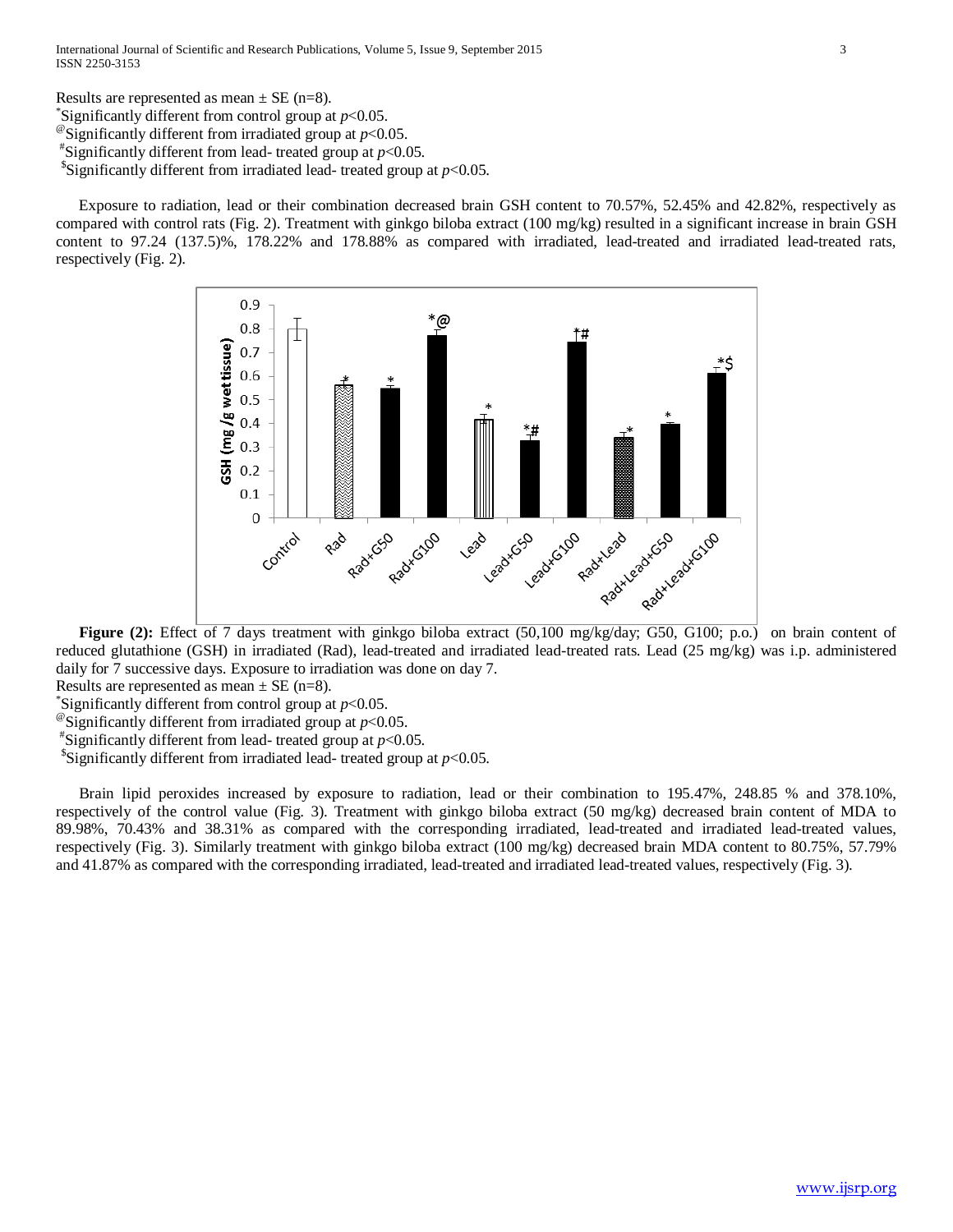International Journal of Scientific and Research Publications, Volume 5, Issue 9, September 2015 4 ISSN 2250-3153



**Figure (3):** Effect of 7 days treatment with ginkgo biloba extract (50,100 mg/kg/day; G50, G100; p.o.) on brain content of malondialdehyde (MDA) in irradiated (Rad), lead-treated and irradiated lead-treated rats. Lead (25 mg/kg) was i.p. administered daily for 7 successive days. Exposure to irradiation was done on day 7.

Results are represented as mean  $\pm$  SE (n=8).

Significantly different from control group at  $p<0.05$ .

<sup>@</sup>Significantly different from irradiated group at  $p<0.05$ .

 $*$ Significantly different from lead- treated group at  $p<0.05$ .

<sup>\$</sup>Significantly different from irradiated lead- treated group at  $p<0.05$ .

Brain LDH activity increased by exposure to radiation, lead or their combination to 206.64%, 198.54% and 233.06% as compared with the control value, respectively (Fig. 4). Treatment with ginkgo biloba extract (50 mg/kg) decreased brain LDH activity to 65.66 (79.68)%, 91.59% and 93.88% as compared with that of irradiated, lead-treated and irradiated lead-treated rats, respectively (Fig. 4). Similarly ginkgo biloba extract (100 mg/kg) decreased brain LDH activity to 79.68% (65.66), 63.42% and 60.70% as compared with that of irradiated, lead-treated and irradiated lead-treated rats, respectively (Fig. 4).



**Figure (4):** Effect of 7 days treatment with ginkgo biloba extract (50,100 mg/kg/day; G50, G100; p.o.) on brain activity of lactate dehydrogenase (LDH) in irradiated (Rad), lead-treated and irradiated lead-treated rats. Lead (25 mg/kg) was i.p. administered daily for 7 successive days. Exposure to irradiation was done on day 7. Results are represented as mean  $\pm$  SE (n=8).

\* Significantly different from control group at *p*<0.05.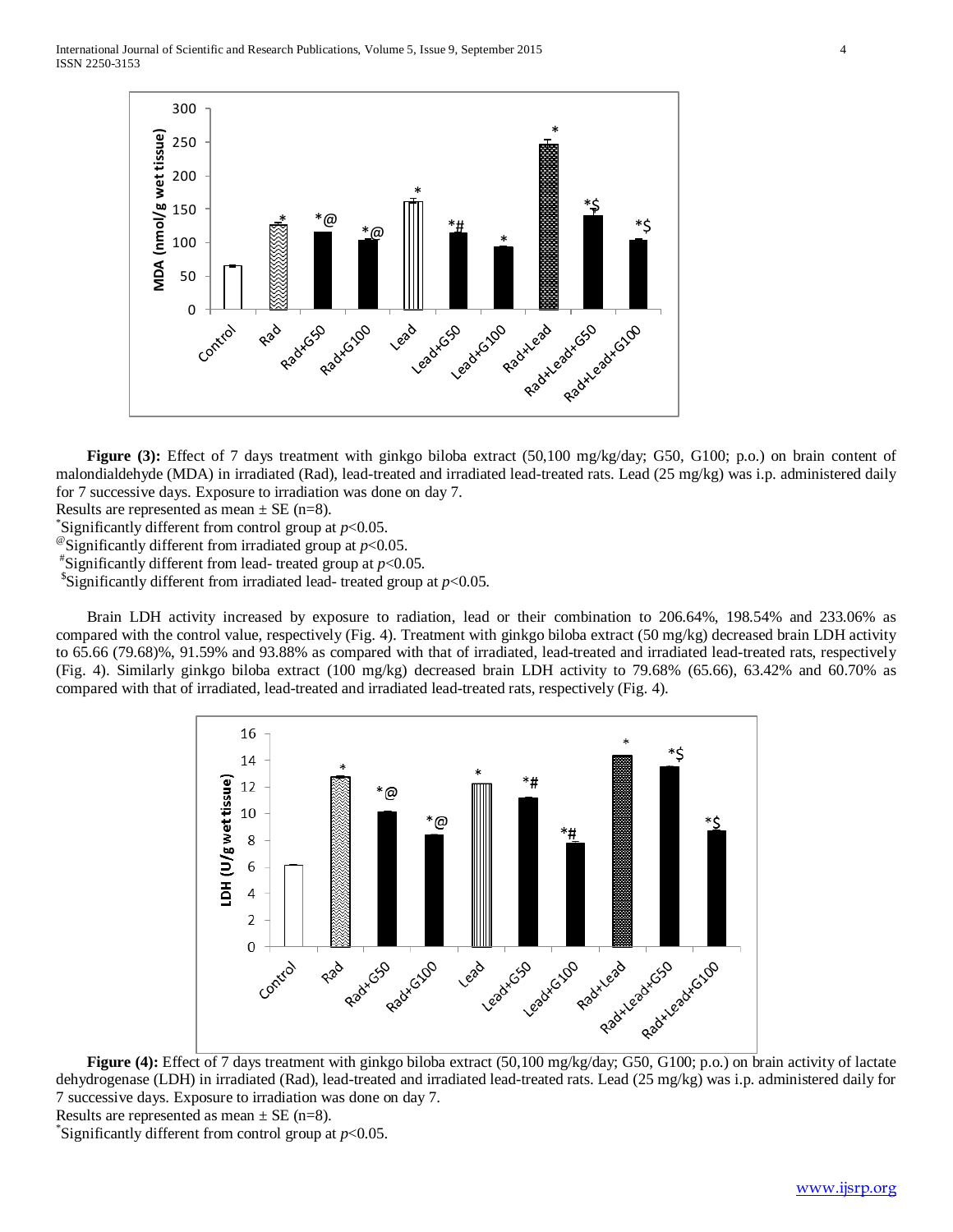<sup>@</sup>Significantly different from irradiated group at  $p<0.05$ . "Significantly different from lead- treated group at  $p<0.05$ .  $\frac{\text{S}}{\text{Significantly}}$  different from irradiated lead- treated group at *p*<0.05.

Exposure to radiation, lead or their combination resulted in a significant decrease in brain CHE activity of to 47.95%, 37.11% and 14.42%, respectively as compared with that of control rats (Fig. 5).Treatment with ginkgo biloba extract (100 mg/kg) increased brain CHE activity to 154.65%, 227.45% and 548.45% as compared with that of irradiated, lead-treated and irradiated lead-treated rats, respectively (Fig. 5).



**Figure (5):** Effect of 7 days treatment with ginkgo biloba extract (50,100 mg/kg/day; G50, G100; p.o.) on brain activity of cholinesterase (CHE) in irradiated (Rad), lead-treated and irradiated lead-treated rats. Lead (25 mg/kg) was i.p. administered daily for 7 successive days. Exposure to irradiation was done on day 7.

Results are represented as mean  $\pm$  SE (n=8).

Significantly different from control group at  $p<0.05$ .

<sup>@</sup>Significantly different from irradiated group at  $p<0.05$ .

 $*$ Significantly different from lead- treated group at  $p<0.05$ .

<sup>\$</sup>Significantly different from irradiated lead- treated group at  $p<0.05$ .

Exposure to radiation, lead or their combination resulted in significant increase brain DA content to 2656.25%, 3625.00% and 2968.75%, respectively as compared with that of control value (Fig. 6). Ginkgo biloba extract (50 mg/kg) decreased brain content of DA to 52.46%, 31.04% and 78.21% as compared with that of irradiated, lead-intoxicated and irradiated lead-intoxicated rats, respectively (Fig. 6). Similarly treatment with ginkgo biloba extract (100 mg/kg) decreased brain content of dopamine to 32.77%, 18.13% and 69.47% as compared with that of irradiated, lead-treated and irradiated lead-treated rats, respectively (Fig. 6).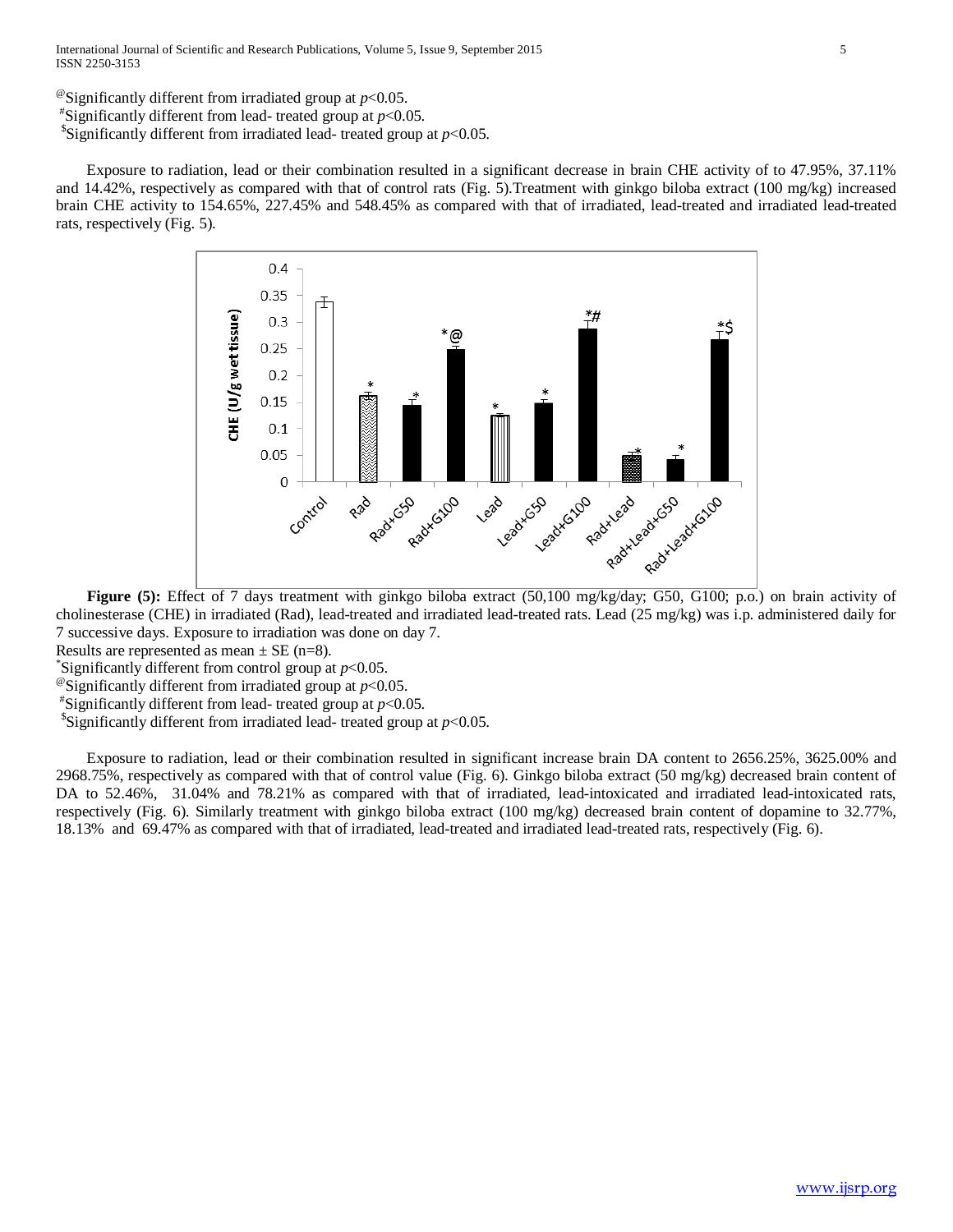

**Figure (6):** Effect of 7 days treatment with ginkgo biloba extract (50,100 mg/kg/day; G50, G100; p.o.) on brain content of dopamine in irradiated (Rad), lead-treated and irradiated lead-treated rats. Lead (25 mg/kg) was i.p. administered daily for 7 successive days. Exposure to irradiation was done on day 7.

Results are represented as mean  $\pm$  SE (n=8).

Significantly different from control group at  $p<0.05$ .

<sup>@</sup>Significantly different from irradiated group at  $p$ <0.05.

 $*$ Significantly different from lead- treated group at  $p<0.05$ .

<sup>\$</sup>Significantly different from irradiated lead- treated group at  $p$ <0.05.

Exposure to radiation, lead or both of them increased brain calcium content to 128.80%, 210.60% and 227.30%, respectively as compared with that of control rats (Table-1). Treatment with ginkgo biloba extract (50 mg/kg) decreased brain calcium content to 89.90 %, 66.34 % and 87.00 % as compared with that of irradiated, lead-treated and irradiated lead-treated rats, respectively (Table-1). Likewise ginkgo biloba extract (100 mg/kg) decreased brain content of calcium to 84.11%, 61.20% and 51.90% as compared with that of irradiated, lead-treated and irradiated lead-treated rats (Table-1).

| Table (1): Effect of 7 days treatment with ginkgo biloba extract (G50, G100; 50, 100 mg/kg/day; p.o.) on brain content of |  |
|---------------------------------------------------------------------------------------------------------------------------|--|
| calcium, iron and zinc in irradiated (Rad), lead- treated and irradiated lead-treated rats.                               |  |

| Groups         | Calcium<br>$(\mu g/g$ wet tissue) | <b>Iron</b><br>$(\mu g/g$ wet tissue) | <b>Zinc</b><br>$(\mu g/g$ wet tissue) |
|----------------|-----------------------------------|---------------------------------------|---------------------------------------|
| <b>Control</b> | $92.79 \pm 0.04$                  | $31.13 \pm 0.03$                      | $16.81 \pm 0.04$                      |
| Rad            | $119.60 \pm 0.14$ <sup>*</sup>    | $20.86 \pm 0.15$                      | $18.12{\pm}0.04$ <sup>*</sup>         |
| $Rad+G50$      | $107.60 \pm 0.10^{*@}$            | $22.50\pm0.08^{*@}$                   | $18.03 \pm 0.03$ <sup>*</sup>         |
| $Rad+G100$     | $100.60 \pm 0.03^{\ast}$          | $29.69 \pm 0.04^{*@}$                 | $16.70 \pm 0.14^{\ast}$               |
| Lead           | $195.50 \pm 0.16^*$               | $22.30\pm0.12$ <sup>*</sup>           | $21.50\pm0.10^*$                      |
| $Leaf+G50$     | $129.70 \pm 0.01^{**}$            | $23.79 \pm 0.03^{*}$                  | $20.36 \pm 0.04^{*}$                  |
| $Leaf+G100$    | $119.80\pm0.03$ <sup>**</sup>     | $27.65 \pm 0.04^{*}$                  | $19.43 \pm 0.01^{*}$                  |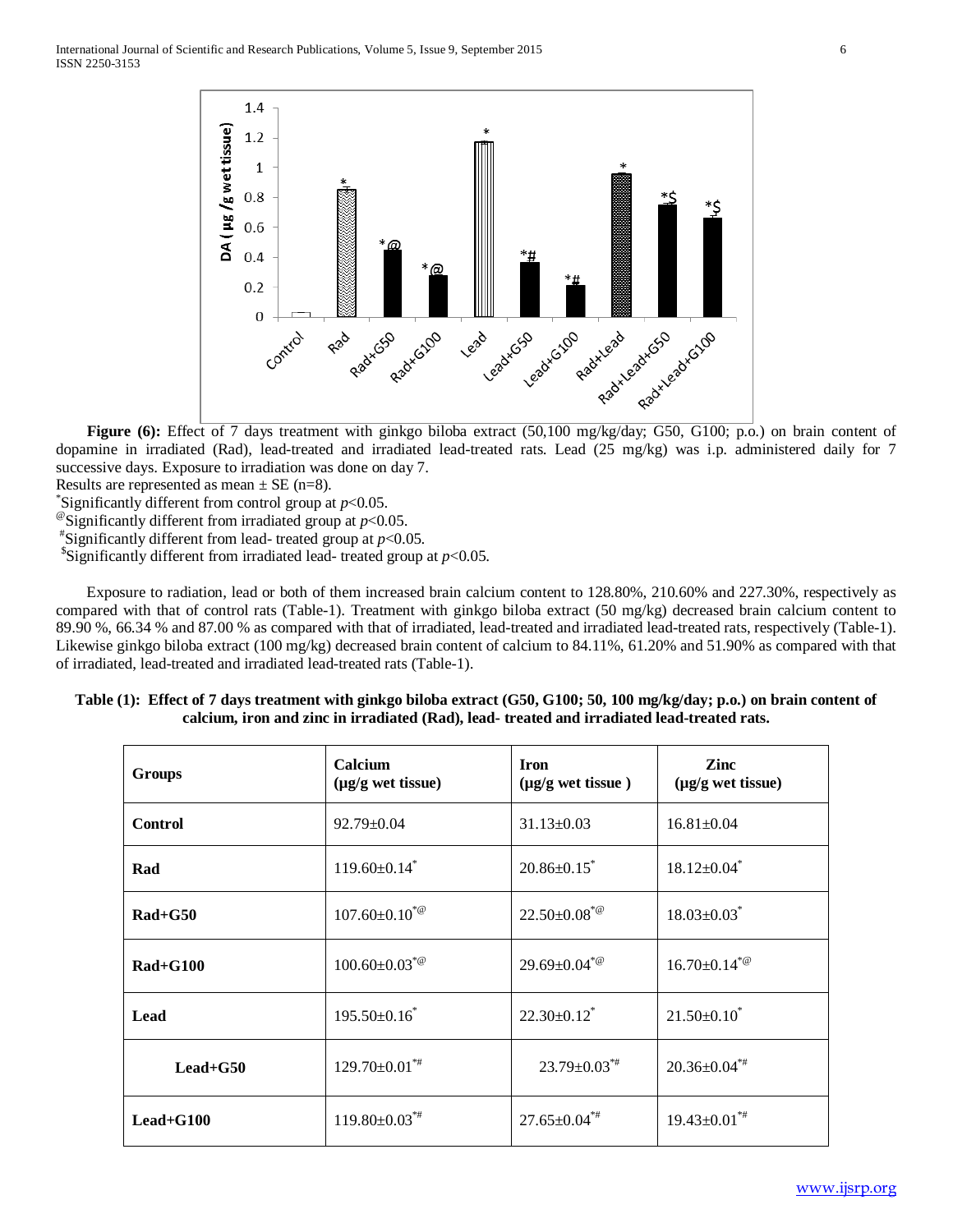| Rad+ Lead       | $211.00 \pm 0.03$                | $20.73 \pm 0.11$ <sup>*</sup>   | $19.79 \pm 0.03$                |
|-----------------|----------------------------------|---------------------------------|---------------------------------|
| $Rad+Lead+G50$  | $183.60 \pm 0.02$ <sup>*\$</sup> | $24.44 \pm 0.09$ <sup>*\$</sup> | $18.94 \pm 0.01^{\text{*}}$     |
| $Rad+Lead+G100$ | $109.70 \pm 0.10$ <sup>*\$</sup> | $30.40 \pm 0.01^{\text{*}}$     | $18.11 \pm 0.03$ <sup>*\$</sup> |

Lead (25 mg/kg) was i.p. administered daily for seven successive days. Exposure to irradiation was done on day 7.

Results are represented as mean  $\pm$  SE (n=8).<br>
Significantly different from control group at  $p$ <0.05.

 $^{\circ}$ Significantly different from irradiated group at *p*<0.05.

 $*$ Significantly different from lead- treated group at  $p<0.05$ .

<sup>\$</sup>Significantly different from irradiated lead- treated group at  $p<0.05$ .

Exposure to radiation, lead or their combination decreased brain iron content to 67.00%, 71.50% and 66.59%, respectively as compared with that of control rats (Table-1). Ginkgo biloba extract (50 mg/kg) increased brain content of iron to 107.86%, 106.68% and 117.89% as compared with that of irradiated, lead-treated and irradiated lead-treated rats, respectively (Table-1). Using ginkgo biloba extract (100 mg/kg) increased brain content of iron to 142.32%, 123.99% and 146.60% as compared with that of irradiated, lead-treated and irradiated lead-treated rats, respectively (Table-1).

Exposure to radiation, lead or both of them increased brain content of zinc to 107.79%, 127.9% and 117.72%, respectively as compared with that of control rats (Table-1). Ginkgo biloba extract (50 mg/kg) decreased brain content of zinc to 94.69 % and 95.70% as compared with that of lead-treated and irradiated lead-treated rats, respectively (Table-1). In a similar fashion, ginkgo biloba extract (100 mg/kg) decreased brain content of zinc to 92.16%, 90.37% and 91.50% as compared with that of irradiated, lead-treated and irradiated lead-treated rats, respectively (Table-1).

# IV. DISCUSSION

In the present study, single exposure to γ-radiation and/or i.p. injection of lead acetate for 7 successive days increased brain NO content that was prevented by treatment with ginkgo biloba extract in both dose levels.

Increased NO in brain of rats by lead acetate administration was previously reported (Abdel Moneim et al., 2011; Abdel Moneim, 2012; Ebuehi et al., 2012). The enhancement of  $NO_x$ content in the rat brains may be attributed to induction of inducible nitric oxide synthase (iNOS) by lead (Liu et al., 2012). In the same context, Ilhan et al. (2004) reported that exposure to electromagnetic radiation of mobile phones (900MHz for 7 days) increased brain NO content that was prevented by treatment with ginkgo biloba extract (100 mg/kg).

Single exposure to γ-radiation and/or i.p. injection of lead acetate for 7 successive days increased brain oxidative stress that was evident by increased brain lipid peroxides and reduced GSH contents. Increased oxidative stress and production of ROS following exposure to radiation (Freitinger Skalická et al., 2012; Bilgici et al., 2013) or lead intoxication (Ebuehi et al., 2012; Zhang et al., 2013**)** were previously reported. Indeed depletion of brain GSH stores following exposure to 5Gy and 6Gy whole body irradiation was reported [\(Manda and](http://www.ncbi.nlm.nih.gov/pubmed?term=Manda%20K%5BAuthor%5D&cauthor=true&cauthor_uid=15248648) [Bhatia,](http://www.ncbi.nlm.nih.gov/pubmed?term=Bhatia%20AL%5BAuthor%5D&cauthor=true&cauthor_uid=15248648) 2003). Moreover, Saxena and Flora (2006) reported than 10 weeks exposure to 0.2% lead acetate reduced brain GSH stores parallel to increased lipid peroxides formation. Increased oxidative stress indicated via depletion of glutathione (El-Ghazaly *et al.*,2013)

The brain is especially vulnerable to ROS attack owing to its high content of polyunsaturated fatty acids (PUFAs), initial targets for lipid peroxidation, and low capacity of antioxidant enzymes **(**Halliwell, 1992). This might explain brain affection by irradiation and/or lead insults and the observed protective effects of ginkgo biloba extract. The antioxidant potential of ginkgo biloba extract was previously reported in irradiated rats (Ilhan et al., 2004; Sener et al., 2006) as well as in models of hypoxia (Martin *et al*. 2011) and ischemia-reperfusion injury (Hu *et al*. 2002[; Tulsulkar a](http://www.ncbi.nlm.nih.gov/pubmed?term=Tulsulkar%20J%5BAuthor%5D&cauthor=true&cauthor_uid=23228346)nd [Shah,](http://www.ncbi.nlm.nih.gov/pubmed?term=Shah%20ZA%5BAuthor%5D&cauthor=true&cauthor_uid=23228346) 2013).

In the present study LDH activity was significantly increased in brain of rats following exposure to  $\gamma$ -irradiation and/or lead administration which is comparable to the results of Ivanova *et al*. (1984) and Lyshov *et al*. (1992) where enhanced LDH activity was observed in brains of rats receiving lead acetate in their drinking water. Similarly, [Treshchenkova](http://www.ncbi.nlm.nih.gov/pubmed?term=Treshchenkova%20IuA%5BAuthor%5D&cauthor=true&cauthor_uid=9102125)  [and](http://www.ncbi.nlm.nih.gov/pubmed?term=Treshchenkova%20IuA%5BAuthor%5D&cauthor=true&cauthor_uid=9102125) Burlakova (1997) indicated that exposure of mice to chronic low doses of gamma radiation increased one or more of the kinetic parameters (mainly  $V_{max}$ ) of LDH in the brain of mice.

The present increase in LDH activity could be explained by the findings of Popov et al. (1986) who observed an increase in the rate of glycolysis in mouse brain following exposure to whole body gamma irradiation. Furthermore, ionizing radiation was reported to cause inhibition of cellular respiration in rats (Nosov et al., 1999), this inhibition of aerobic energy production might cause the activation of anaerobic energy production and results in enhanced activity of LDH.

In the present study, ginkgo biloba extract significantly decreased brain LDH of irradiated, lead-treated and irradiated lead-treated rats. In the same context, Sener et al. (2006) showed that ginkgo (50 mg/kg) decreased brain LDH in rats exposed to whole body gamma irradiation. Brain DA content increased following whole body irradiation and/or administration of lead acetate. An increase in DA contents in cerebral cortex, hippocampus and cerebellum of rats following lead acetate administration was reported (Devi et al., 2005; Basha et al., 2012). Administration of ginkgo biloba extract reduced the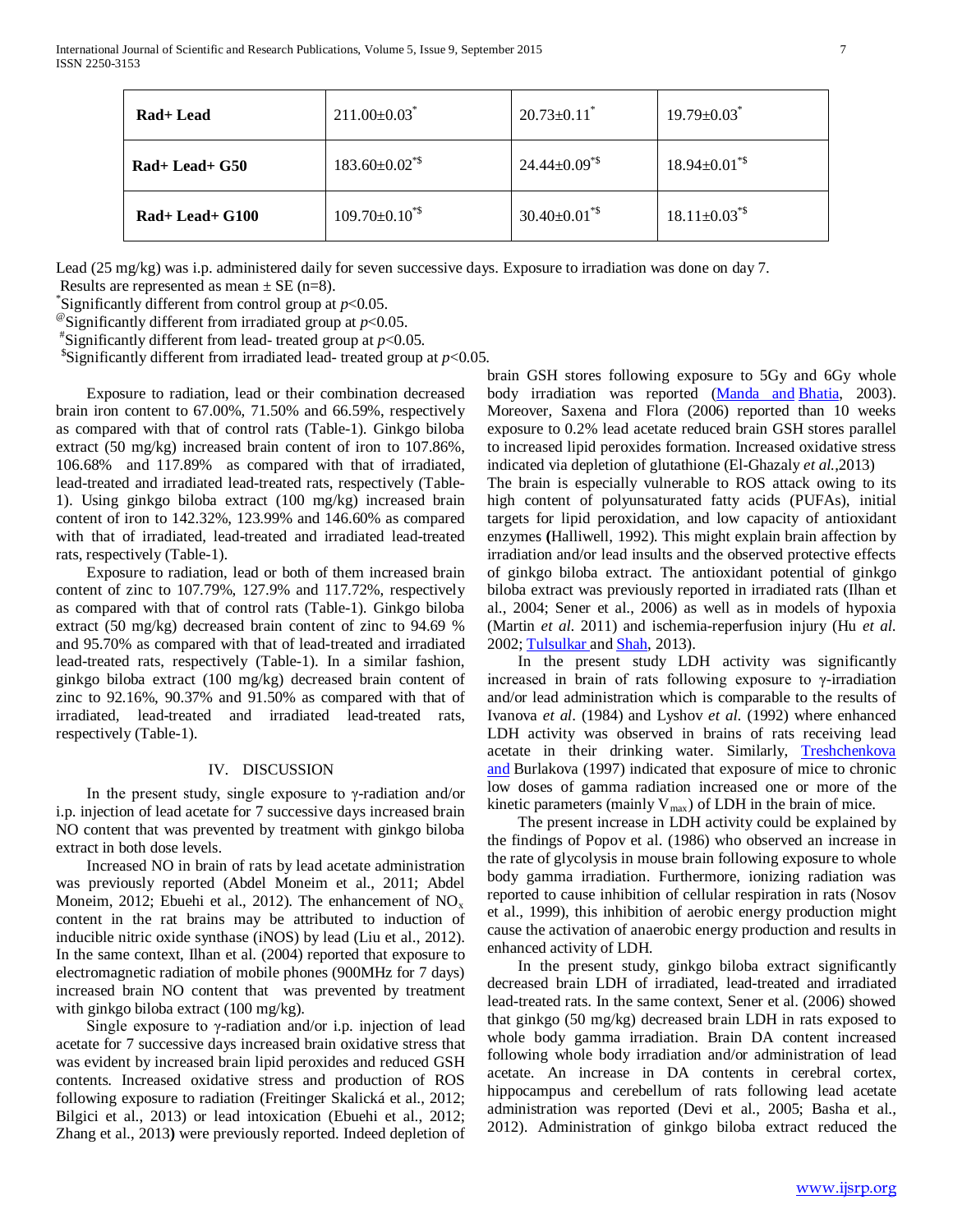increase in brain DA content induced by irradiation or administration of lead acetate. In accordance with the present findings, Shah et al. (2003) reported that ginkgo biloba extract restored restraint stress-induced elevation in brain DA content.

In the current study, CHE activity decreased in irradiated and/ or lead-treated rats. Several other authors reported a decline in CHE activity in lead intoxicated rats (Saxena and Flora, 2006**;**  [Antonio-García and](http://www.ncbi.nlm.nih.gov/pubmed?term=Antonio-Garc%C3%ADa%20MT%5BAuthor%5D&cauthor=true&cauthor_uid=18417264) [Massó-Gonzalez, 2008](http://www.ncbi.nlm.nih.gov/pubmed?term=Mass%C3%B3-Gonzalez%20EL%5BAuthor%5D&cauthor=true&cauthor_uid=18417264)**).** In addition, Abou-Seif et al. (2003) reported a decline in brain CHE following exposure to γ-irradiation. Pretreatment of rats with ginkgo biloba extract increased brain CHE activity of irradiated or lead-treated rats. The ability of ginkgo biloba to enhance brain CHE activity, in the present study, could be the reason behinds its usefulness in dementia and Alzheimer's disease (Tian et al., 2012; Wang et al., 2013).

In the present study exposure to  $γ$ -irradiation and/or administration of lead acetate increased calcium and zinc brain contents parallel to a decrease in iron content. The present results find support in the work of Nada *et al*. (2008 & 2012) who reported an increase in zinc and calcium brain contents in rats subjected to whole body gamma irradiation (6.5 Gy). In addition, Sidhu and Nehru (2003), reported that oral administration of lead in doses of 10, 50 and 200 mg/kg for 12 weeks resulted in a significant increase in brain calcium content.

Zinc is an essential component of many metalloenzymes and is known to have several biological actions. During cell damage and inflammation, liver cells take up more Zn to synthesize nucleic acids, proteins and enzymes related to zinc (Morcillo et al., 2000; Nada et al., 2008), which could account for the observed increase in brain zinc content following irradiation or administration of lead acetate.

The increase of brain calcium content may be attributed to irradiation-induced hypoxia**;** irradiation causes ischemic cell injury associated with rushed influx of calcium from extracellular into intracellular compartment (Alden and Frith, 1991)**.** Increased intracellular calcium level in rat hippocampus by lead administration was previously reported (She et al., 2009).Similarly, cerebral ischemia/reperfusion (I/R) in whole body γ-irradiated rats raised brain calcium (Ca2+) level (Abd-El-Fattah *et al*.,2010). In addition, during oxidative stress, the inadequate generation of ATP can cause malfunctioning of calcium ATPase pumps and an increase in intracellular calcium (Heunks *et al*., 1999). The latter mechanism could explain the observed effects of irradiation and lead administration on brain calcium content.

Ginkgo biloba extract attenuated changes in brain zinc, calcium and iron contents induced by irradiation and lead administration in the present study. Hu et al. (2002) reported that ginkgo biloba extract inhibited the stimulatory effect of glutamate on calcium in rats during cerebral ischemia/reperfusion. The effects of ginkgo extract on brain iron content could be mediated by induction of heme oxygenase I, which acts as an antioxidant enzyme by degrading heme into iron (Zhuang et al., 2002), hence increasing brain iron content

## V. CONCLUSION

The present study revealed the hazards of exposure to  $\gamma$ radiation or lead on brain of rats. Prophylactic treatment with

.

ginkgo biloba extract in both dose levels effectively attenuated many of the biochemical changes induced by irradiation and lead by decreasing oxidative stress, enhancing brain antioxidant status, increasing brain CHE activity and modulation of brain composition of calcium, zinc and iron.

#### **REFERENCES**

- [1] Abd-El-Fattah, A.A., El-Sawalhi, M.M., Rashed, E.R., El-Ghazaly, M.A.  $(2010)$ . Possible role of vitamin E, coenzyme Q10 and rutin in protection against cerebral ischemia/reperfusion injury in irradiated rats. Int J Radiat Biol. 86(12):1070-8.
- [2] Abdel Moneim, A.E., Dkhil, M.A., Al-Quraishy, S. (2011). Effects of flaxseed oil on lead acetate-induced neurotoxicity in rats. Biol Trace Elem Res. 144(1-3): 904-913.
- [3] Abdel Moneim, A.E. (2012) Flaxseed oil as a neuroprotective agent on lead acetate-induced monoamineric alterations and neurotoxicity in rats. Biol Trace Elem Res. 148(3): 363-370.
- [4] Abou-Seif, M.A., El-Naggar, M.M., El-Far, M., Ramadan, M., Salah, N. (2003) Amelioration of radiation-induced oxidative stress and biochemical alteration by SOD model compounds in pre-treated gamma-irradiated rats. Clin Chim Acta. ; 337(1-2): 23-33.
- [5] Alden, C.L., Frith, C.H. (1991) Urinary system. In: Handbook of Toxicologic Pathology. Haschek WM, Rousseaux CG (Eds). Academic Press, San Diego, pp. 315-387.
- [6] Antonio-García, M.T., Massó-Gonzalez, E.L. (2008) Toxic effects of perinatal lead exposure on the brain of rats: involvement of oxidative stress and the beneficial role of antioxidants. Food Chem Toxicol. 46(6): 2089- 2095.
- [7] Baranowska-Bosiacka, I. , Gutowska, I., Rybicka, M., Nowacki, P., Chlubek, D. (2012) Neurotoxicity of lead. Hypothetical molecular mechanisms of synaptic function disorders. Neurol Neurochir Pol. ; 46(6):569-578.
- [8] Basha, D.C., Rani M.U., Devi, C.B., Kumar, M.R., Reddy, G.R. (2012) Perinatal lead exposure alters cholinergic and aminergic system in rat brain: reversal effect of calcium co-administration. Int J Dev Neurosci. 30(4): 343-350.
- [9] Beutler, E., Duron, O., Kelly, B.M. (1963) Improved method for the determination of blood glutathione. J Lab Clin Med. 61: 882-888.
- [10] Bilgici, B., Akar, A., Avci, B., Tuncel, O.K. (2013) Effect of 900 MHz radiofrequency radiation on oxidative stress in rat brain and serum. Electromagn Biol Med. ; 32(1): 20-29.
- [11] Caruso, C., Carcaterra, M., Donato, V. (2013) Role of radiotherapy for high grade gliomas management. J Neurosurg Sci. 57(2):163-169.
- [12] Daniel, S., Limson, J.L., Dairam, A., Watkins, G.M. & Daya, S (2004). Through metal binding, curcumin protects against lead- and cadmiuminduced lipid peroxidation in rat brain homogenates and against leadinduced tissue damage in rat brain. J Inorg Biochem. 98(2): 266-275.
- [13] Devi, C.B., Reddy, G.H., Prasanthi R.P., Chetty, C.S. & Reddy, G.R. (2005) Developmental lead exposure alters mitochondrial monoamine oxidase and synaptosomal catecholamine levelsin rat brain. Int J Dev Neurosci. 23(4): 375-381.
- [14] Dias, M.C., Furtado, K.S., Rodrigues, M.A.& Barbisan, L.F. (2013) Effects of Ginkgo biloba on chemically-induced mammary tumors in rats receiving tamoxifen. BMC Complement Altern Med. 13: 93-101.
- [15] Ebuehi, O.A., Ogedegbe, R.A.& Ebuehi, O.M. (2012). Oral administration of vitamin C and vitamin E ameliorates lead-induced hepatotoxicity and oxidative stress in the rat brain. Nig Q J Hosp Med. 22(2): 85-90.
- [16] El-Ghazaly, M.A., Sadik, N.A., Rashed, E.R. & Abd El-Fattah, A.A. (2013) Neuroprotective effect of EGb761(R) and low-dose whole- body  $\gamma$ irradiationin a rat model of Parkinson's disease Toxicol Ind Health. Toxicol Ind Health. [Epub ahead of print]
- [17] Flora, S.J., Mittal, M. & Mehta, A. (2008) Heavy metal induced oxidative stress and its possible reversal by chelation therapy. Indian J Med Res. 128(4): 501-523.
- [18] Freitinger, Skalická, Z., Zölzer, F., Beránek, L. & Racek, J. (2012) Indicators of oxidative stress after ionizing and/or non-ionizing radiation: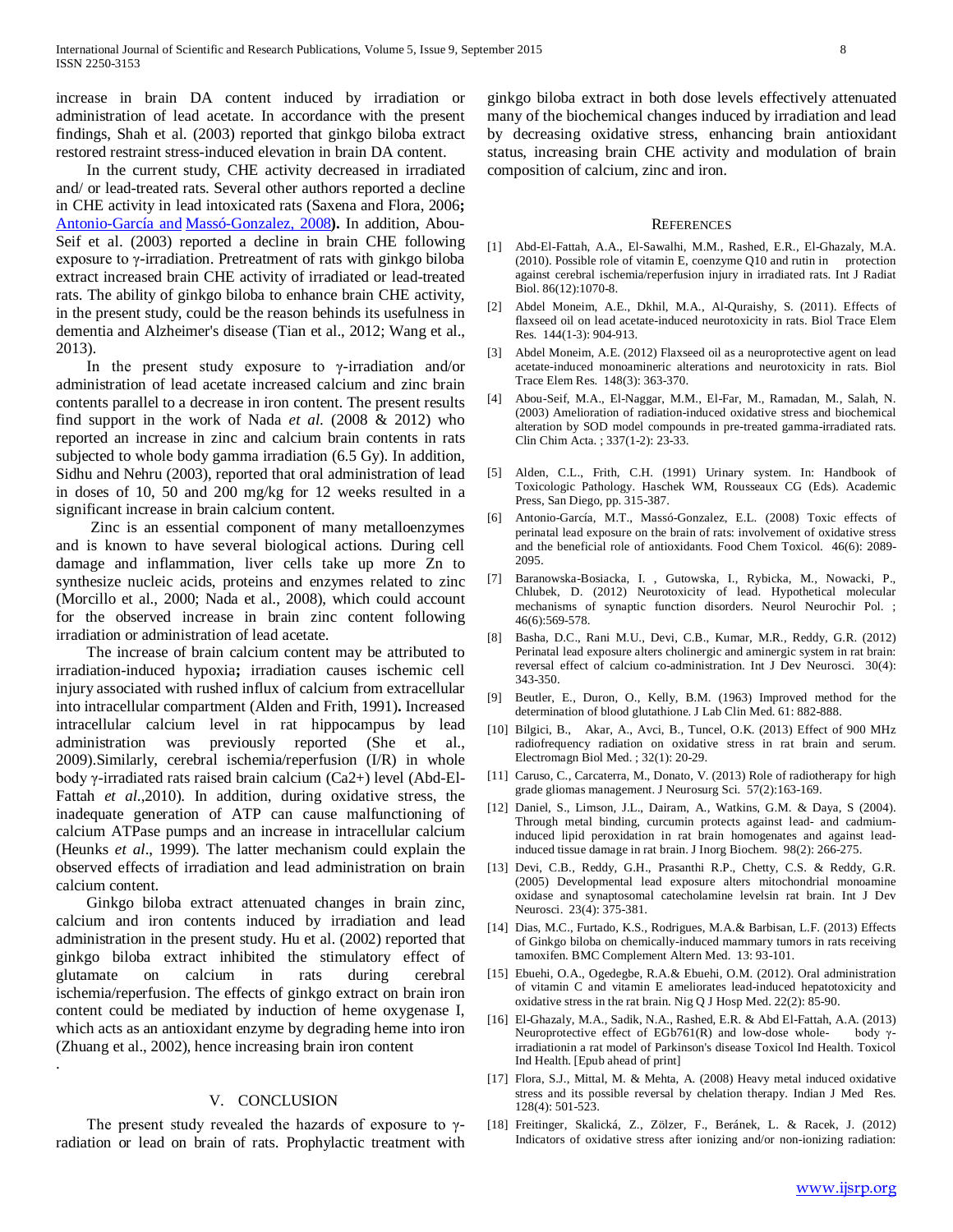superoxide dismutase and malondialdehyde. J Photochem Photobiol B. ; 117: 111-114.

- [19] Guo, L., Zhang, Y. & Li, Q. (2009) Spectrophotometric determination of dopamine hydrochloride in pharmaceutical, banana, urine and serum samples by potassium ferricyanide-Fe(III). Anal Sci. 25(12): 1451-1455.
- [20] Halliwell, B. (1992). Reactive oxygen species and the central nervous system. J. Neurochem.; 59: 1609-1623.
- [21] Heunks, L.M., Viña, J., van Herwaarden , C.L., Folgering, H.T., Gimeno, A.& Dekhuijzen, P.N. (1999). Xanthine oxidase is involved in exerciseinduced oxidative stress in chronic obstructive pulmonary disease. Am J Physiol. 277: 1697-1704.
- [22] Hu, B., Sun, S., Mei, G., Chen, L. & Tong, E (2002) Protective effects of Ginkgo biloba extract on rats during cerebral ischemia/reperfusion. Chin Med J (Engl). 115(9): 1316-1320.
- [23] Ilhan, A., Gurel, A., Armutcu, F., Kamisli, S., Iraz, M. Akyol, O., et al. (2004). Ginkgo biloba prevents mobile phone-induced oxidative stress in rat brain. Clin Chim Acta. 340(1-2): 153-162.
- [24] Ivanova-Chemishanska, L., Antov, G., Khinkova, L., Khristeva, V. (1984) Experimental assessment of the risk for offspring in lead exposure. Probl Khig. ; 9: 79-87.
- [25] Kamiryo, T., Kassell, N.F., Thai, Q.A., Lopes, M.B., Lee, K..S, Steiner, L. (1996). Histological changes in the normal rat brain after gamma irradiation. Acta Neurochir (Wien). 138(4): 451-459.
- [26] Li, W.Z., Wu, W.Y., Huang, H., Wu, Y.Y., Yin, Y.Y. (2013). Protective effect of bilobalide on learning and memory impairment in rats with vascular dementia. Mol Med Rep. 8(3): 935-941.
- [27] Liu, M.C., Liu, X.Q., Wang, W., Shen, X.F., Che H.L., Guo, Y.Y., et al. (2012). Involvement of microglia activation in the lead induced long-term potentiation impairment. PLoS One.7(8): e43924.
- [28] Lyshov, V.F., Vasin, M.V., Chernov, Iu.N. (1992). The effect of exposure to 60Co accelerated electrons and gamma quanta on the activity of oxidative and hydrolytic enzymes in the rat brain. Radiobiologiia. 32(1): 56-59.
- [29] Manda, K., Bhatia, A.L. (2003) Pre-administration of beta-carotene protects tissue glutathione and lipid peroxidation status following exposure to gamma radiation. J Environ Biol. 24(4): 369-372.
- [30] Martin, R., Mozet, C., Martin, H., Welt, K., Engel, C., Fitzl, G (2011). The effect of Ginkgo biloba extract (EGb 761) on parameters of oxidative stress in different regions of aging rat brains after acute hypoxia. Aging Clin Exp Res. 23(4): 255-263.
- [31] Mihara, M., Uchiyama, M. (1978). Determination of malonaldehyde precursor in tissues by thiobarbituric acid test. Anal. Biochem. 86(1): 271- 278.
- [32] Miranda, K.M., Espey, M.G., Wink, D.A (2001). A rapid simple spectrophotometric method for simultaneous detection of nitrate and nitrite. Nitric Oxide. ; 5(1): 62-71.
- [33] Morcillo, M.A., Rucandio, M.I., Santamaría, J. (2000). Effect of gamma irradiation on liver metallothionein synthesis and lipid peroxidation in rats. Cell Mol Biol (Noisy-le-grand).46(2): 435-444.
- [34] Nada. A.S, Gharib, O.A., Noaman, E, Amin, N.E (2008). Early signs of trace element alterations induced by environmental pollutants and radiation exposure in rats. Egypt J Rad Sci Applic. 21(2): 515-530.
- [35] Nada, A.S., Hawas, A.M., Amin, N,E , Elnashar, M.M, Abd Elmageed. Z.Y.(2012). Radioprotective effect of Curcuma longa extract on γirradiation-induced oxidative stress in rats. Can J Physiol Pharmacol. 90(4): 415-423.
- [36] Nosov, A.V., Ivnitsky, Y.Y., Malakhovsky, V.N (1999). Metabolic correction of cerebral radiation syndrome. Radiat Res. 152(5): 523-529.
- [37] Popov, A.V., Kozhemiakin, L.A., Ivnitskiĭ, lulu (1986). Anaerobic shift of energy metabolism in the mouse brain during the recovery period in acute radiation sickness. Radiobiologiia. 26(2): 235-237.
- [38] Pradeep, K., Ko, K.C., Choi, M.H., Kang, J.A., Chung, Y.J., Park, S.H (2012). Protective effect of hesperidin, a citrus flavanoglycone, against γradiation-induced tissue damage in Sprague-Dawley rats. J Med Food. 15(5): 419-427.
- [39] Régis, J., Bartolomei, F., Metellus, P., Rey, M., Genton, P., Dravet, C., et al (1999). Radiosurgery for trigeminal neuralgia and epilepsy. Neurosurg Clin N Am. 10(2): 359-377.
- [40] Saxena G., Flora S.J. (2006). Changes in brain biogenic amines and haem biosynthesis and their response to combined administration of succimers and Centella asiatica in lead poisoned rats. J Pharm Pharmacol. 58(4): 547- 559.
- [41] Sener, G., Kabasakal, L., Atasoy, B.M., Erzik, C., Velioğlu-Oğünç, A., Cetinel, S., et al (2006). Ginkgo biloba extract protects against ionizing radiation-induced oxidative organ damage in rats. Pharmacol Res. 53(3): 241-252.
- [42] Shah, Z.A., Sharma, P., Vohora, S.B. (2003) Ginkgo biloba normalizes stress-elevated alterations in brain catecholamines, serotonin and plasma corticosterone levels. Eur Neuropsychopharmacol. 13(5): 321-325.
- [43] She J.Q, Wang, M., Zhu, D.M., Tang, M., Chen. J.T., Wang, L., et al. (2009) Monosialoanglioside (GM1) prevents lead-induced neurotoxicity on long-term potentiation, SOD activity, MDA levels, and intracellular calcium levels of hippocampus in rats. Naunyn Schmiedebergs Arch Pharmacol. 379(5): 517-524.
- [44] Sidhu. P., Nehru, B. (2003) Relationship between lead-induced biochemical and behavioral changes with trace element concentrations in rat brain. Biol Trace Elem Res. 92(3): 245-256.
- [45] Sief, El-Nasr, M., El-Ghazaly, M. & Moussa, L. (1996) Some functional and histological changes of the rat brain after whole body gamma irradiation. Egypt.J.Rad.Sci.&Applic1996; 9:27-36.
- [46] Tian, X, Wang, J., Dai, J, Yang, L., Zhang, L., Shen, S., et al (2012) . Hyperbaric oxygen and Ginkgo Biloba extract inhibit Aβ25-35-induced toxicity and oxidative stress in vivo: a potential role in Alzheimer's disease. Int J Neurosci. 122(10): 563-569.
- [47] Treshchenkova, Iu, A., Burlakova, E.B. (1997). Changes in the kinetic properties of aldolase and lactate dehydrogenase inthe brain cytoplasm of mice followingchronic gamma irradiation at low doses]. Radiats Biol Radioecol. 37(1): 3-12.
- [48] Tulsulkar, J., Shah, Z.A (2013) Ginkgo biloba prevents transient global ischemia-induced delayed hippocampal neuronal death through antioxidant and anti-inflammatory mechanism. Neurochem Int. 62(2): 189-197.
- [49] Wang, N., Chen, X., Geng, D., Huang, H., Zhou, H (2013). Ginkgo biloba leaf extract improves the cognitive abilities of rats with D-galactose induced dementia. J Biomed Res. 27(1): 29-36.
- [50] Winneke, G (2011). Developmental aspects of environmental neurotoxicology: lessons from lead and polychlorinated biphenyls. J Neurol Sci. 2011; 308(1-2): 9-15.
- [51] Zhang, Y., Li, Q., Liu, X., Zhu, H., Song, A., Jiao, J. (2013). Antioxidant and micronutrient-rich milk formula reduces lead poisoning and related oxidative damage in lead-exposed mice. Food Chem Toxicol. 57: 201-208.
- [52] Zhuang, H., Pin, S., Christen, Y., Doré, S (2002). Induction of heme oxygenase 1 by Ginkgo biloba in neuronal cultures and potential implications in ischemia. Cell Mol Biol (Noisy-le-grand). 48(6): 647-653.

#### **AUTHORS**

**First Author** – Hala F. Zaki − Professor of Pharmacology & Toxicology Faculty of Pharmacy − Cairo University.

Halafzaki@gmail.com

**Second Author** – Ghada M. Shafey - Assistant Lecturer - Drug Radiation Research Department -National Center for Radiation Research and Technology − Atomic Energy Authority ,Egypt. ghada.shafey@gmail.com

**Third Author** – Amina S. Attia − Professor of Pharmacology & Toxicology Faculty of Pharmacy − Cairo University. draminasalem@yahoo.com

**Fourth Author** – N.E. Amin - Professor − National Center for Radiation Research and Technology − Atomic Energy Authority, Egypt. N.E.Amin@gmail.com

**Fifth Author** – Professor of Pharmacology & Toxicology − National Center for Radiation Research and Technology – Atomic Energy Authority, Egypt. monaghazaly@gmail.com